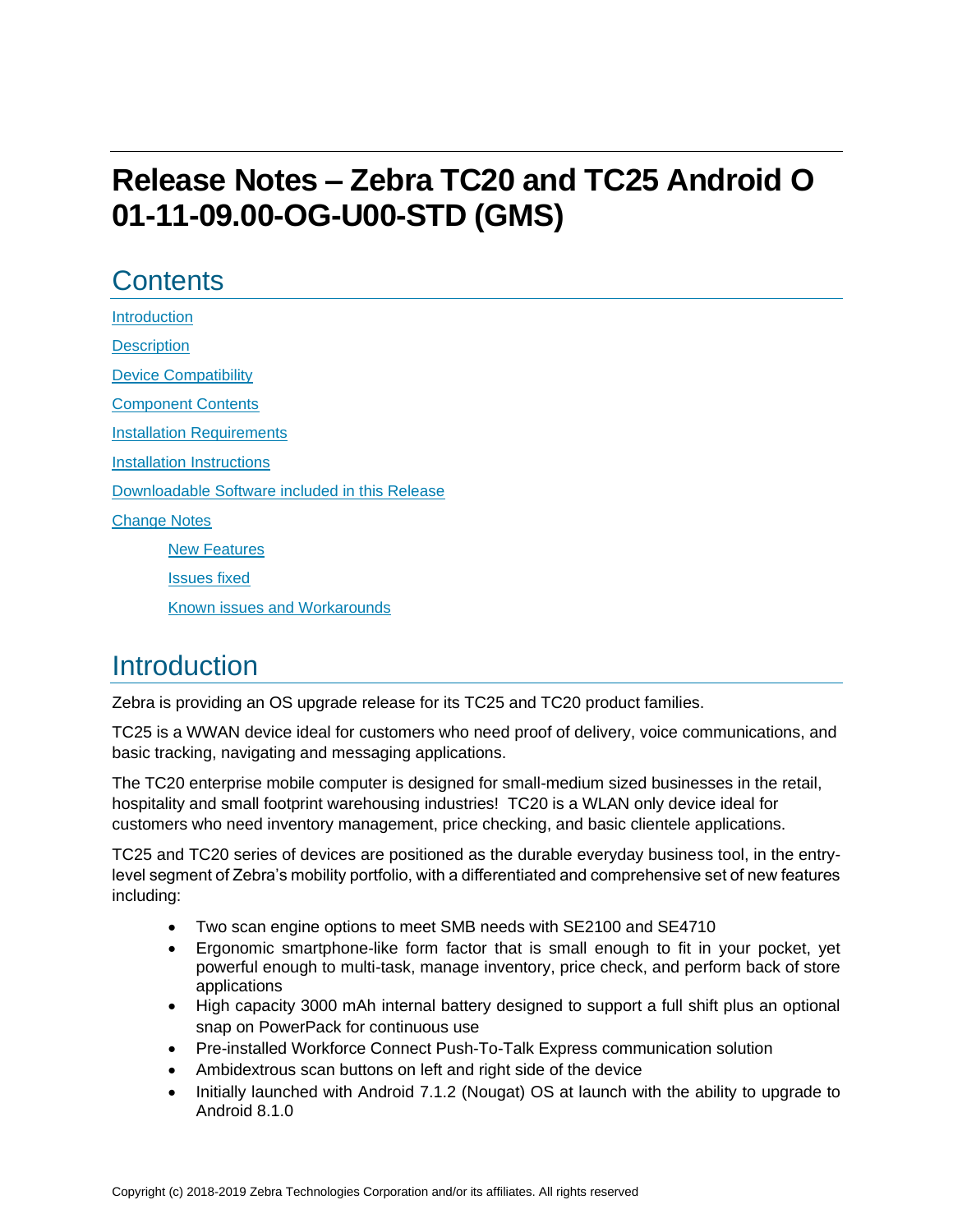• Extensive accessory eco-system, including 1-Slot cradles for charging and data communication, 5-slot cradles for large charging deployments, a field detachable trigger handle and a unique snap on PowerPack

# **Description**

This is the first Android 8.1.0 software release for TC25 and TC20 Mobile Computers. This release contains software packages for Android OREO GMS operating system for TC20 and TC25.

# <span id="page-1-0"></span>Device Compatibility

This software release has been approved for Android TC20 OREO GMS models mentioned below.

| <b>Device</b>          | <b>Operating System</b>                                         |
|------------------------|-----------------------------------------------------------------|
| TC200J-10C112A6        | Android O GMS ROW - EMEA, LATAM,<br>APAC & Canada               |
| TC200J-10C112US        | Android O GMS US Only                                           |
| TC200J-10A111US        | Android O GMS US Only                                           |
| TC200J-10A111A6        | Android O GMS ROW - EMEA, LATAM,<br>APAC & Canada               |
| TC200J-10C213A6        | Android O GMS ROW - EMEA, LATAM,<br>APAC & Canada (Premium SKU) |
| TC200J-10C213US        | Android O GMS US Only (Premium SKU)                             |
| TC200J-10A111TN        | Android O GMS TUNISIA Only                                      |
| TC200J-10C112TN        | Android O GMS TUNISIA Only                                      |
| TC200J-10C213IA        | Android O GMS INDIA (Premium SKU)                               |
| TC200J-10C112IA        | Android O GMS INDIA                                             |
| TC200J-10A111IA        | Android O GMS INDIA                                             |
| TC200J-1KC111A6        | Android O GMS ROW EMEA, LATAM, APAC<br>& Canada (Keyboard SKU)  |
| <b>TC200J-1KC111IA</b> | Android O GMS INDIA (Keyboard SKU)                              |
| <b>TC200J-1KC111TN</b> | Android O GMS TUNISIA (Keyboard SKU)                            |
| <b>TC200J-1KC111US</b> | Android O GMS US (Keyboard SKU)                                 |

This software is also approved for Android TC25 OREO GMS models mentioned below

| <b>Device</b>   | <b>Operating System</b>  |
|-----------------|--------------------------|
| TC25AJ-10C102A6 | Android O GMS ROW - EMEA |
| TC25AJ-10B101A6 | Android O GMS ROW - EMEA |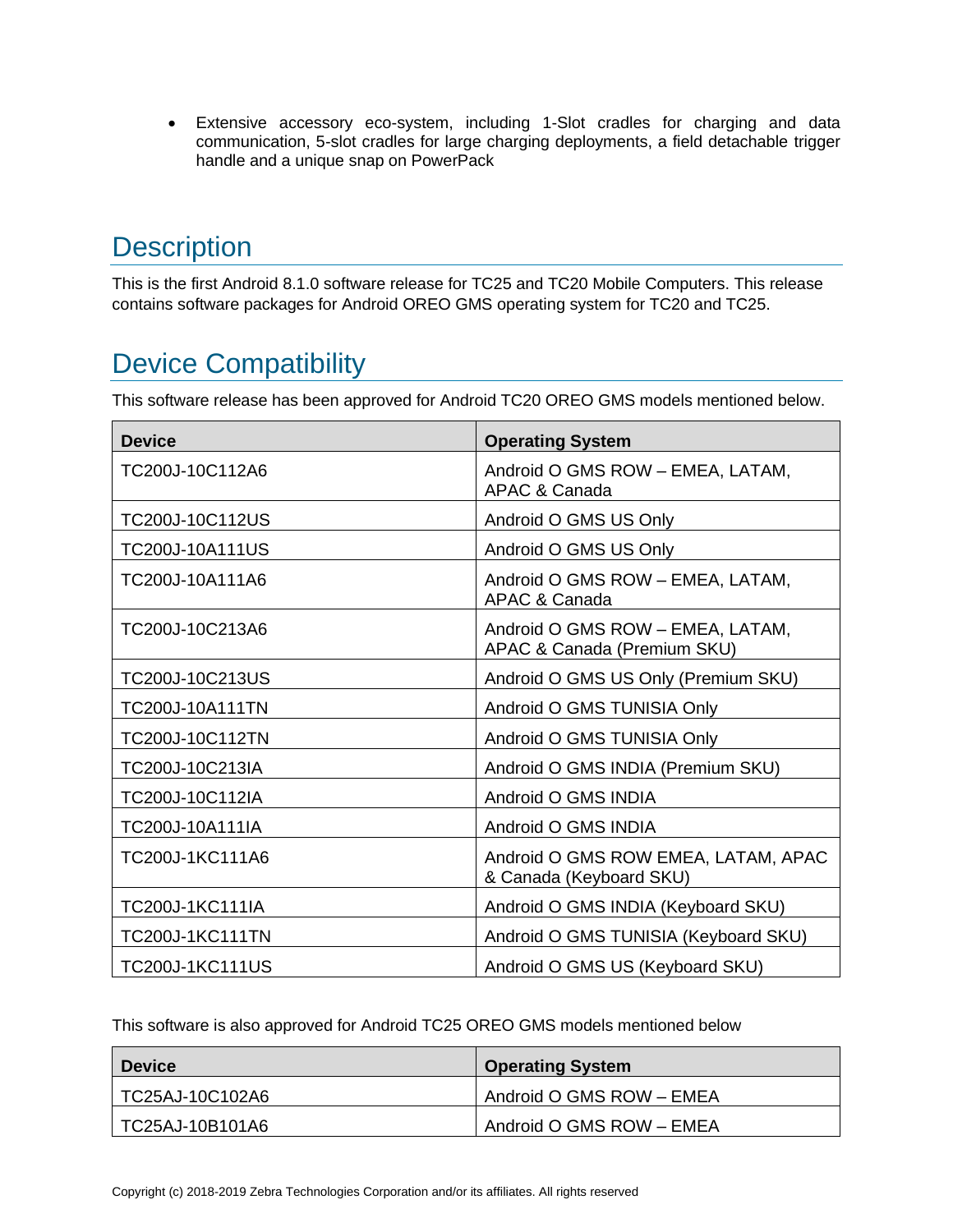| TC25BJ-10C102A6 | Android O GMS ROW - EMEA & APAC  |
|-----------------|----------------------------------|
| TC25BJ-10B101A6 | Android O GMS ROW - EMEA & APAC  |
| TC25BJ-10C102IA | Android O GMS ROW - INDIA        |
| TC25BJ-10B101IA | Android O GMS ROW - INDIA        |
| TC25BJ-10C102BR | Android O GMS ROW - BRAZIL       |
| TC25BJ-10B101BR | Android O GMS ROW - BRAZIL       |
| TC25BJ-10C102TN | Android O GMS ROW - TUNISIA      |
| TC25BJ-10B101TN | Android O GMS ROW - TUNISIA      |
| TC25BJ-10C102JP | Android O GMS ROW - JAPAN        |
| TC25BJ-10B101JP | Android O GMS ROW - JAPAN        |
| TC25AJ-10C102US | Android O GMS NORTH AMERICA - US |
| TC25AJ-10B101US | Android O GMS NORTH AMERICA - US |
| TC25BJ-10B101ID | Android O GMS ROW - INDONESIA    |
| TC25BJ-10C102ID | Android O GMS ROW - INDONESIA    |

# <span id="page-2-0"></span>Component Contents

| <b>Component</b>                    | <b>Version</b>                    |
|-------------------------------------|-----------------------------------|
| Build_version                       | 01-11-09.00-OG-U00-STD            |
| Android_version                     | 8.1.0                             |
| Android_SDK_Level                   | 26                                |
| <b>Android Security Patch Level</b> | October 1, 2018                   |
| Linux_kernel                        | 3.18.71                           |
| Wifi                                | FUSIONLIFTEQA_1_0.0.0.012_O       |
| Platform                            | Qualcomm MSM8937                  |
| Scanning_Framework                  | 20.7.39.0                         |
| <b>DWDemo</b>                       | 2.0.13                            |
| <b>OSX</b>                          | QCT.81.8.3.2UL                    |
| <b>MXMF</b>                         | 8.2.3.1                           |
| Touch                               | Focaltech V1.1 20161103 (fw:0x24) |
| Bluetooth_Stack                     | CNSS-PR-4-0-552-166444-1/01050102 |
| Flash_Size                          | 16G / 32G                         |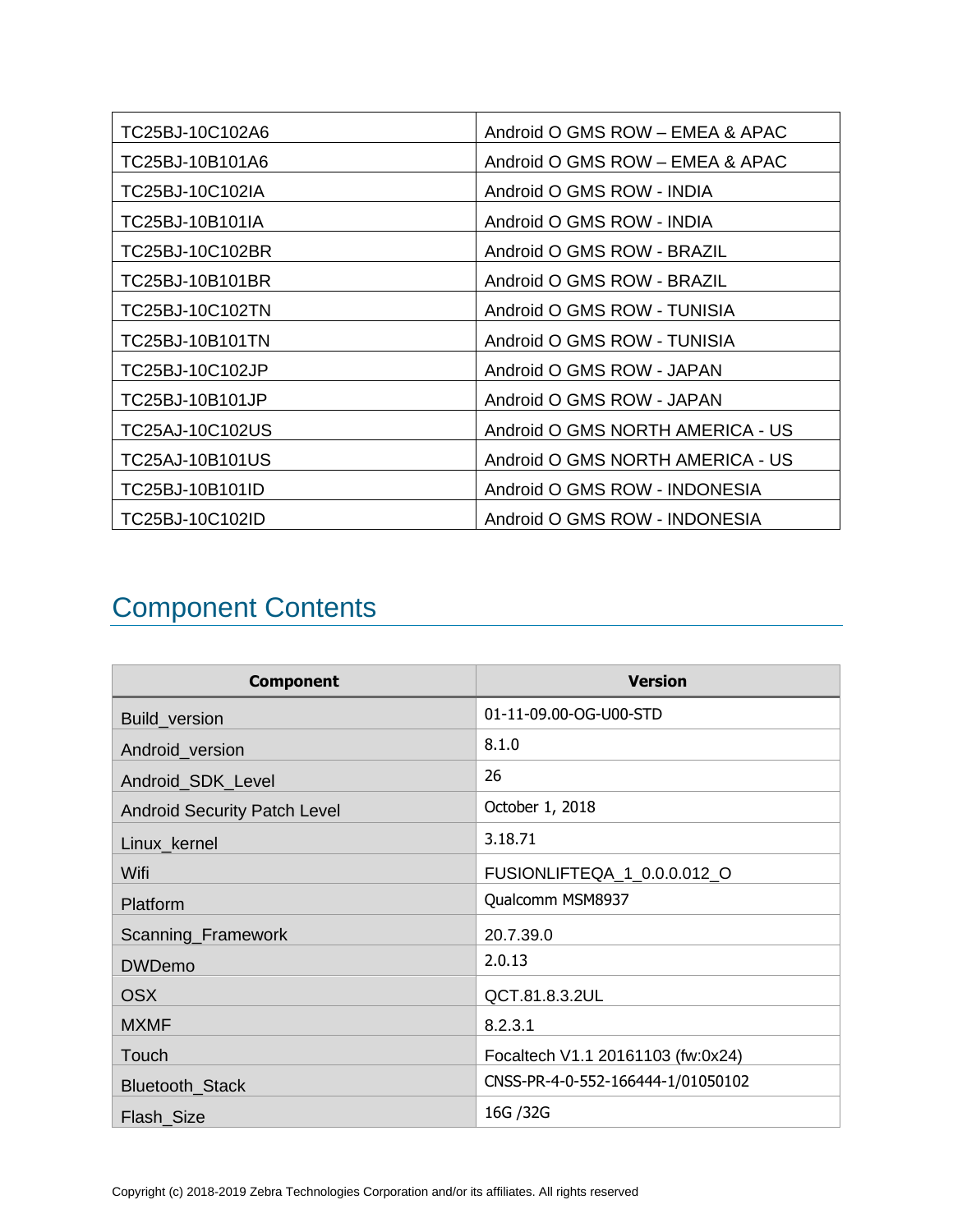| RAM_Size                  | 2G                                  |
|---------------------------|-------------------------------------|
| <b>GPS</b>                | MPSS.JO.3.0-00431-8937_GENNS_PACK-1 |
| <b>MMS</b>                | 8.1.0                               |
| RIL_Version               | Qualcomm RIL 1.0                    |
| <b>BT_Pairing_Utility</b> | 3.14                                |
| Datawedge                 | 7.0.4                               |
| Camera                    | 2.0.002                             |
| <b>PTT</b>                | 3.1.39                              |
| RxLogger                  | 5.4.12.0                            |
| <b>StageNow</b>           | 3.1.1.1019                          |
| Zebra Data Service        | 3.4.0.1180                          |
| <b>EMDK</b>               | 7.0.0.2000                          |
| <b>IMEI SV Number</b>     | 09                                  |
| <b>OEM Config</b>         | 8.1.0.9                             |
| <b>DDT</b>                | V1.16.0.11                          |

**NOTE:** For **Enterprise Mobile Device Management, most EMM** vendors such as SOTI, AirWatch, MobileIron, etc. WILL require an updated device management agent to support this OREO enterprise device. **Do NOT use** your existing device management agent and console with this device without first contacting your EMM vendor to understand when the agent supporting this device is available and whether a console upgrade is required as well. Attempting to enroll with an agent that is not validated to support the device will result in errors.

## <span id="page-3-0"></span>Installation Requirements

#### HW Requirements

- Windows PC running Windows 7/10 32/64 bits
- USB Type C Cable
- Micro SD Card with at least 2GB capacity (optional)

### SW Requirements

Please make sure following components are installed on your computer before commencing OS installation.

- Zebra Android USB Driver V2.2 or higher
- Android Debug Bridge (ADB) version 1.0.39 or higher
- TC20/TC25 GMS Android OS Release Images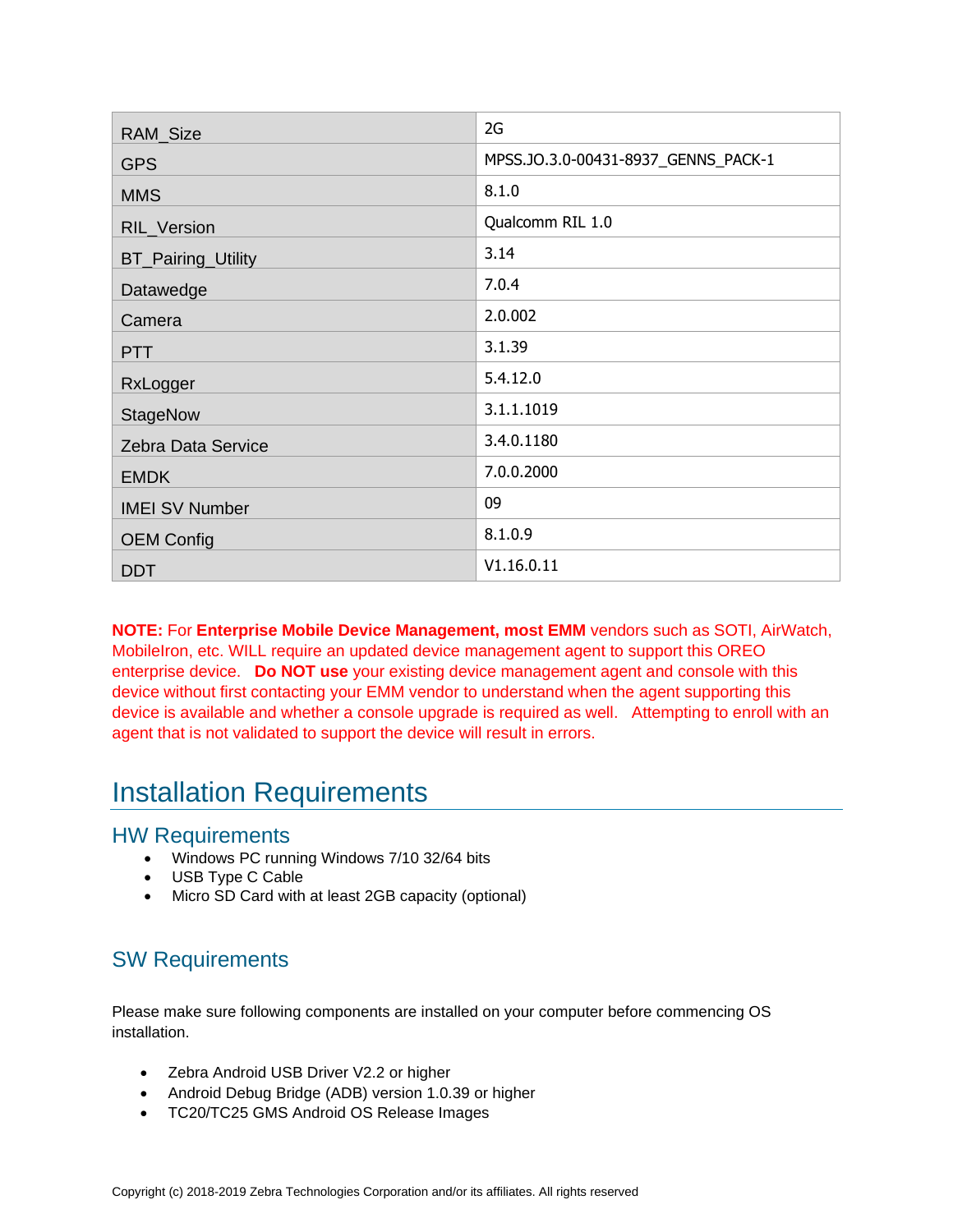#### Image Compatibility

Please note that GMS full package update file is not compatible with China based SKUs hence China based SKUs will not allow to download GMS images. Attempt to install GMS Image on China based SKUs will gracefully fail and report image incompatibility error.

## <span id="page-4-0"></span>Installation Instructions

#### Using the "adb sideload" method

#### **Assumptions**

- 1. ADB installed on PC
- 2. TC20/TC25 has Developer options enabled
- 3. USB debugging ON

#### **Procedure**

- 1. Plug the TC20/TC25 into the USB & Charging Cable and then the Cable to the PC. If you have a Cradle with USB connectivity, connect it now.
- 2. You may need to pull down notification bar, and tap on the notification which says, "USB charging this device", and change it to "Transfer files".
- 3. Open Command Prompt on PC, run "adb devices" and check to see if you can see the device's serial number… If yes, proceed… if not you will need to get the PC set up with the proper drivers or install an External SD Card.
- 4. You may also get a pop up on your PC (Win 7) that you will be connected as a Portable Media Player… this can be ignored.
- 5. Entering Recovery Mode
	- a. Choice 1: In Command Prompt, type "adb reboot recovery" and click enter.
	- b. Choice 2:
		- i. Reboot and hold PTT key
		- ii. When Zebra Technologies logo appears on the screen Release the PTT Key
- 6. Your TC20/TC25 will reboot and take you to Android Recovery screen.
- 7. To select Sideload Method
	- a. Use the Volume + and to highlight, "Apply upgrade from ADB" and press the Power Key to select it
- 8. With your Command Prompt, open, type "adb sideload" and add a space and then drag and drop the zip file which you want to apply to the device and press enter.
	- a. When the file download starts, the command window will show progress with a percentage completed.
	- b. Device display will show a series of messages indicating it is downloading, verifying and installing the image on to the device.
- 9. After successful update, the device will auto reboot and you see Zebra on top and POWERED BY android at the bottom and after about 10 second will transition to the TC20/TC25 Touch Computer splash screen with 5 dancing white dots at bottom… it will stay at this screen for up to 4 minutes and then present the "Welcome Screen".
- 10. After this you will need to complete the process by setting up Wi-Fi and E-mail accounts and such.
- 11. To make sure the OS Update took place, once the initial setup is complete;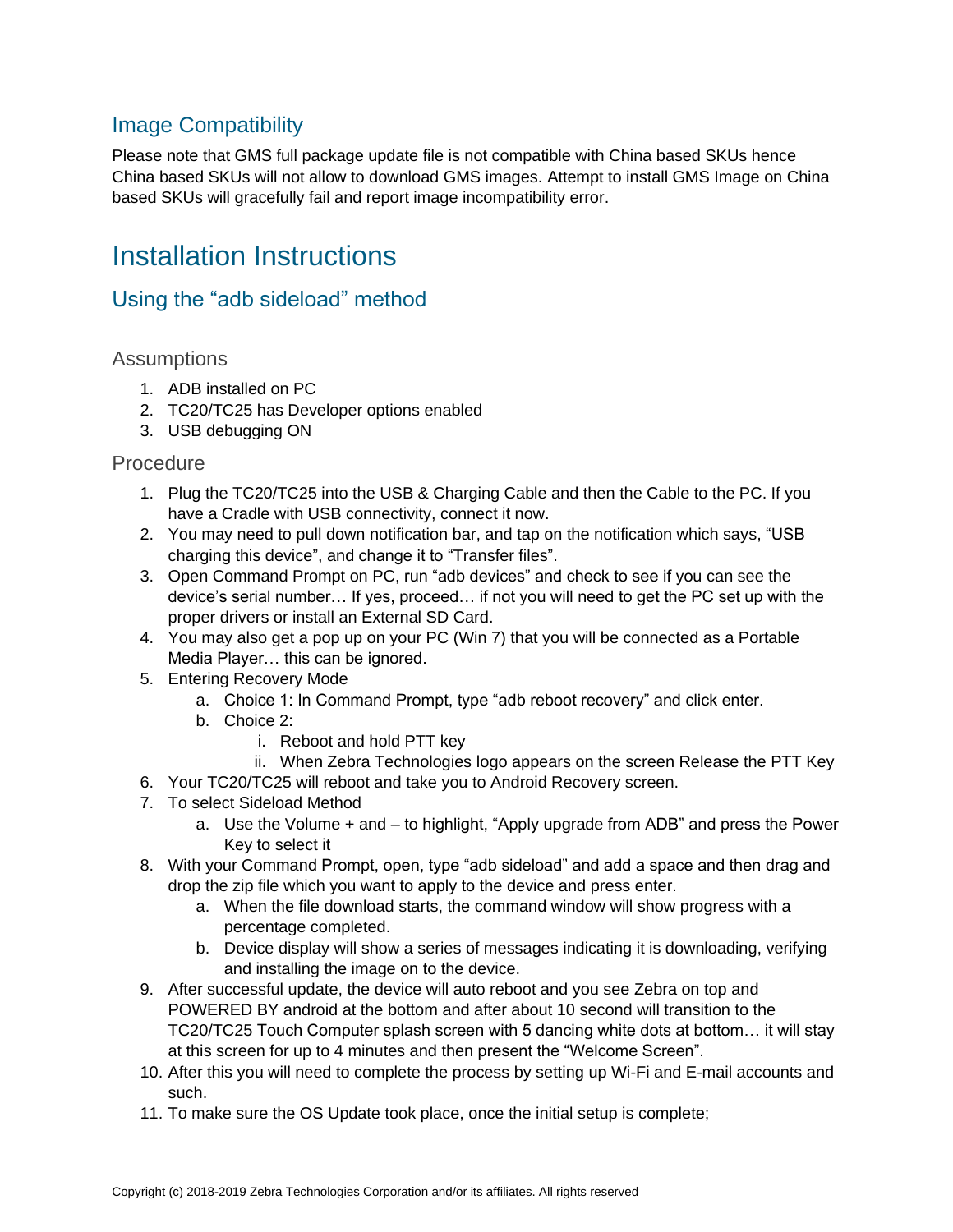- a. Go to "Settings" and scroll down to "System" and navigate to "About phone" and look at the "Build number". It should state "01-11-09.00-OG-U00-STD".
- 12. Setting the Date and Time. If you associate the device to a WLAN AP, it should automatically set the date and time. The only thing left is to set the time zone. Go to "Settings" and scroll to and select "Date & time". Scroll down to and select "Select time zone" and scroll down to and select the appropriate time zone and you are done.
- 13. Now you are all set to use your TC20/TC25.

### Using External SD Card

- 1. Plug the TC20/TC25 into the USB & Charging Cable and then the Cable to the PC. If you have a Cradle with USB connectivity, connect it now.
- 2. You may need to pull down notification bar, and tap on the notification which says "USB charging this device", and then change it to "Transfer files".
- 3. You may also get a pop up on your PC (Win 7) that you will be connected as a Portable Media Player… this can be ignored.
- 4. Copy the required files to the SD Card. This can be done in two ways
	- a. Copy the files to the Micro SD card with the help of a SD Adapter which gets inserted to the SD slot of your PC/Laptop/SD Writer.
	- b. Directly transfer files to the Micro SD card which is inserted in to the back of the device. Please refer to the user guide on how to open the back door and inserting the SD card to the device.
- 5. Entering Recovery Mode
	- a. Choice 1: In Command Prompt, type "adb reboot recovery" and click enter.
	- b. Choice 2:
		- i. Reboot and hold PTT key
		- ii. When Zebra Technologies logo appears on the screen Release the PTT Key
- 6. Your TC20/TC25 will reboot and take you to Android Recovery screen.
- 7. Applying update via External SD card
	- a. Use the Volume + and to highlight select option to "Apply upgrade from SD card" and press the Power Key to select it
	- b. Use the Volume + and to highlight package to be installed (downloaded Zip file) and press the Power Key to select it.
- 8. After successful update the device will auto reboot and you see Zebra on top and POWERED BY android at the bottom and after about 10 second will transition to the TC20/TC25 Touch Computer splash screen with 5 dancing white dots at bottom… it will stay at this screen for up to 4 minutes and then present the "Welcome Screen".
- 9. After this you will need to complete the process by setting up Wi-Fi and E-mail accounts and such.
- 10. To make sure the OS Update took place, once the initial setup is complete;
	- a. Go to "Settings" and scroll down to "System" and navigate to "About phone" and look at the "Build number". It should state "01-11-09.00-OG-U00-STD".
- 11. Setting the Date and Time. If you associate the device to a WLAN AP, it should automatically set the date and time. The only thing left is to set the time zone. Go to "Settings" and scroll to and select "Date & time". Scroll down to and select "Select time zone" and scroll down to and select the appropriate time zone and you are done.
- 12. Now you are all set to use your TC20/TC25.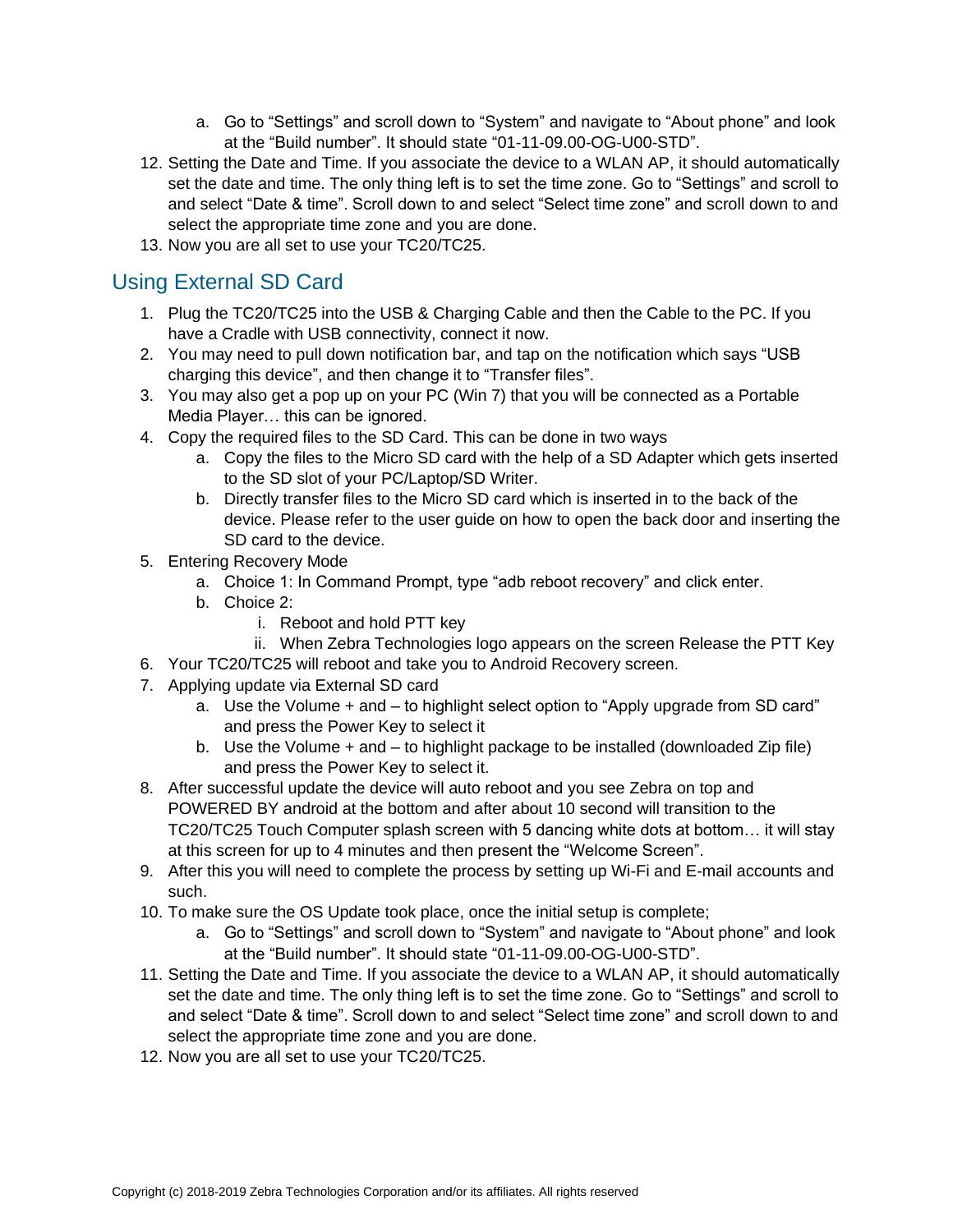# <span id="page-6-0"></span>Downloadable Software Included in this Release

| <b>Filename</b>          | <b>Description</b>                                                       |
|--------------------------|--------------------------------------------------------------------------|
| T2XXJO30APUWW11109.zip   | GMS full package update image which, updates<br>complete software.       |
| T200JOXXXRExx11109.zip   | Enterprise Reset package (Resets /Data<br>partition)                     |
| T200JOXXXRFxx11109.zip   | Factory Reset package (Resets /Data and<br>/Enterprise partitions)       |
| T2XXJOXXXRWXX11109_1.zip | Full Factory package (Resets /Data, /Enterprise<br>and External SD Card) |

# <span id="page-6-1"></span>Change Notes

## <span id="page-6-2"></span>New Features

- Following new features are supported with Zebra value add software
	- o Zebra Software Licensing
	- o Key Remapping Configuration Service Provider and User Interface
		- Remapping supported for Left Scan, PTT and Right Scan buttons for TC20/TC25 EDA.
		- TC20 Keyboard device supports P1, P2, P3 and P4 keys in addition to 3 buttons supported by EDA
	- o Power Key Manager Configuration Service Provider supports **Safe Mode Show/Hide**
	- o Stats Manager Configuration Service Provider
	- o Bug Report Manager Configuration Service Provider
	- o Access Manger Configuration Service Provider supports **System Settings Access** and **Allow the Application to Submit XML**
	- o Power Manager Configuration Service Provider supports **Wake-up Sources Enable/Disable**
	- o UI Manager CSP now supports **Network 'Monitored' Message Enable/Disable**, **Two-Finger Quick Settings Enable/Disable** and **Recent App Button Enable/Disable**
	- o Dev Admin now supports **Screen Lock Type**
- Zebra Enterprise Browser is now supported
- Oreo upgrade does not include on-device user guides and instead a user guide download utility is included that allows to download the desired user guide from zebra support site.
- Zebra File Browser is no longer supported starting Android OREO. Google Files is now fully supported as the file browser with Oreo Upgrade.